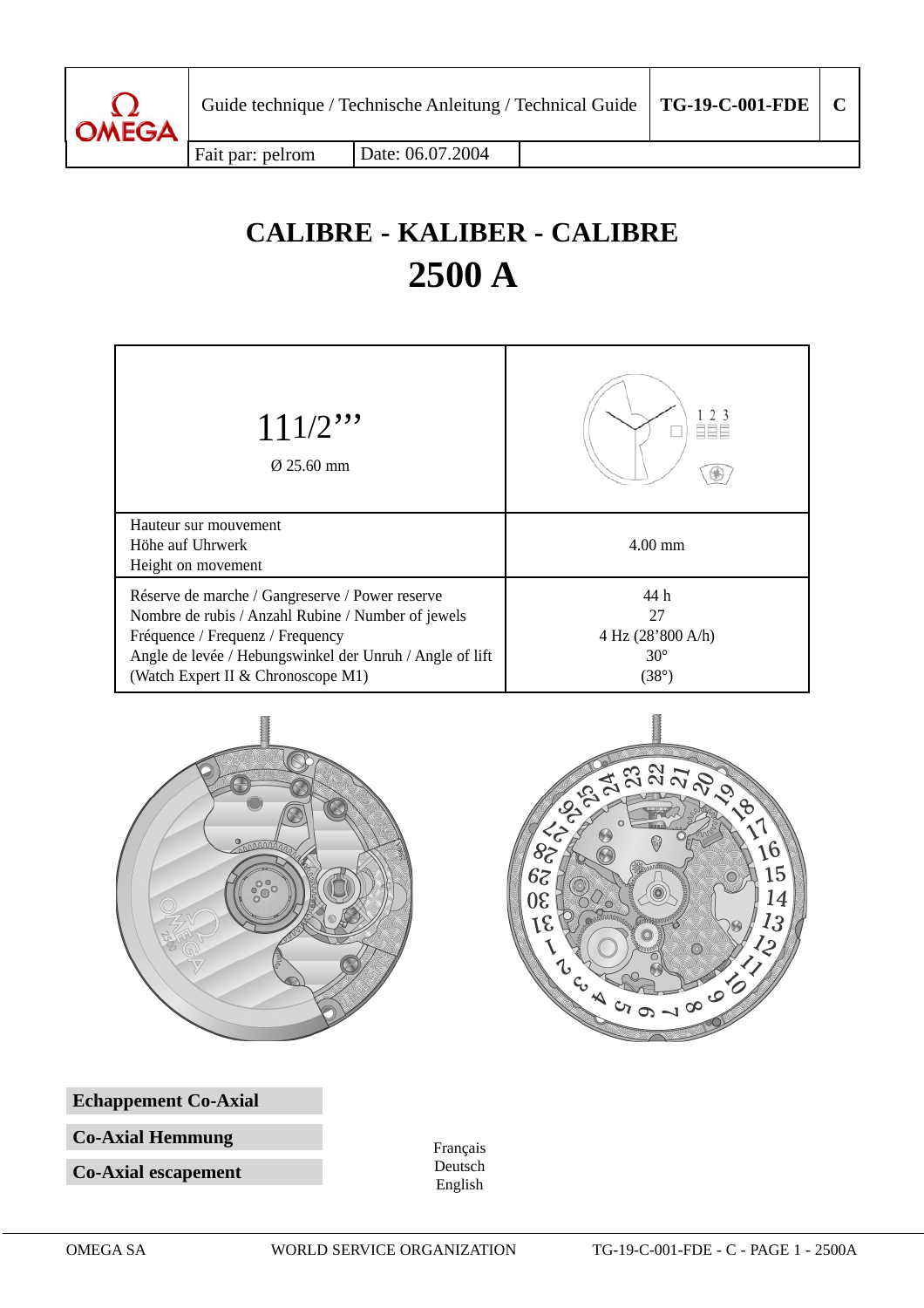## **Informations générales – Allgemeine Informationen – General information**

#### **Description**

Mouvement automatique, échappement Co-Axial, date, certifié COSC, système balancier Omega sans raquette.

#### **Points importants**

L'ordre de montage des deux vis du pont d'ancre doit être respecté (voir page 10).

Après le montage, les fonctions de l'échappement doivent être contrôlées précisément avec l'outil correspondant.

#### **Correction de la date**

La correction de la date est déconseillée entre 22 h et 02 h.

#### **Contrôle de la marche**

L'angle de levée à programmer sur Watch Expert II ou Chronoscope M1 (version compatible 3.5 Hz) est de **38°**!

#### **Pose des aiguilles**

Pour la pose des aiguilles, le mouvement doit être posé sur un porte mouvement correspondant et bien ajusté.

#### **Outillage**

| Posage aiguilles                    | 502 120 5023 |
|-------------------------------------|--------------|
| Clé de réglage                      | 502 200 0501 |
| Outil pour contrôler les            |              |
| fonctions de l'échappement 506 0002 |              |
| Estrapades No. 6                    | 502 150 0009 |
| Set de roulement à billes           | 502 S03 SET  |
|                                     |              |

#### **Beschreibung**

Automatikwerk, Co-Axial Hemmung, Datum, COSC-Zertifikat, Omega-Unruh-System ohne Rücker.

#### **Wichtige Punkte**

Beim montieren der zwei Ankerbrücken-Schrauben ist die Reihenfolge genau zu befolgen (Siehe Seite 10).

Nach der Montage müssen die Hemmungsfunktionen mit dem dafür vorgesehen Werkzeug genau kontrolliert werden.

#### **Datumskorrektur**

Die Datumskorrektur zwischen 22 Uhr und 02 Uhr ist nicht empfohlen.

#### **Gangkontrolle**

Auf Watch Expert II und Chronoscope M1 (Version 3.5 Hz kompatibel) muss ein Hebungswinkel von **38°** eingestellt werden!

#### **Zeigersetzen**

Zum Zeigersetzen muss das Uhrwerk unbedingt auf den entsprechend adjustierten Werkhalter gesetzt werden.

#### **Werkzeug**

Werkhalter zum Zeigersetzen 502 120 5023 Schlüssel für Gangkontrolle<br>die Regulierung 502 200 0501 die Regulierung Werkzeug zum kontrollieren der Hemmungsfunktion 506 0002<br>Federwinder No. 6 502 150 0009 Federwinder No. 6 502 150 0009<br>Kugellagerset 502 S03 SET Kugellagerset

#### **Description**

Automatic movement, Co-Axial escapement, date, COSC certified, Omega balance system without index.

#### **Key points**

The order of assembly of the two pallet bridge screws must to be respected (See page 10).

After assembling, the escapement functions must be checked accurately with the corresponding tool.

#### **Date correction**

Date correction is not recommended between 22.00 and 02.00.

#### **Rate control**

On Watch Expert II and Chronoscope M1 (3.5 Hz compatible version) lift angle of **38°** must be set!

#### **Fitting of hands**

It is mandatory for the hand setting to place the movement on the corresponding adjusted movement holder.

#### **Tooling**

| Movement holder for                  |              |
|--------------------------------------|--------------|
| hand fitting                         | 502 120 5023 |
| Rate adjustment key                  | 502 200 0501 |
| Tool for checking the                |              |
| escapement function                  | 506 0002     |
| Mainspring winder No. 6 502 150 0009 |              |
| <b>Ball bearing set</b>              | 502 S03 SET  |
|                                      |              |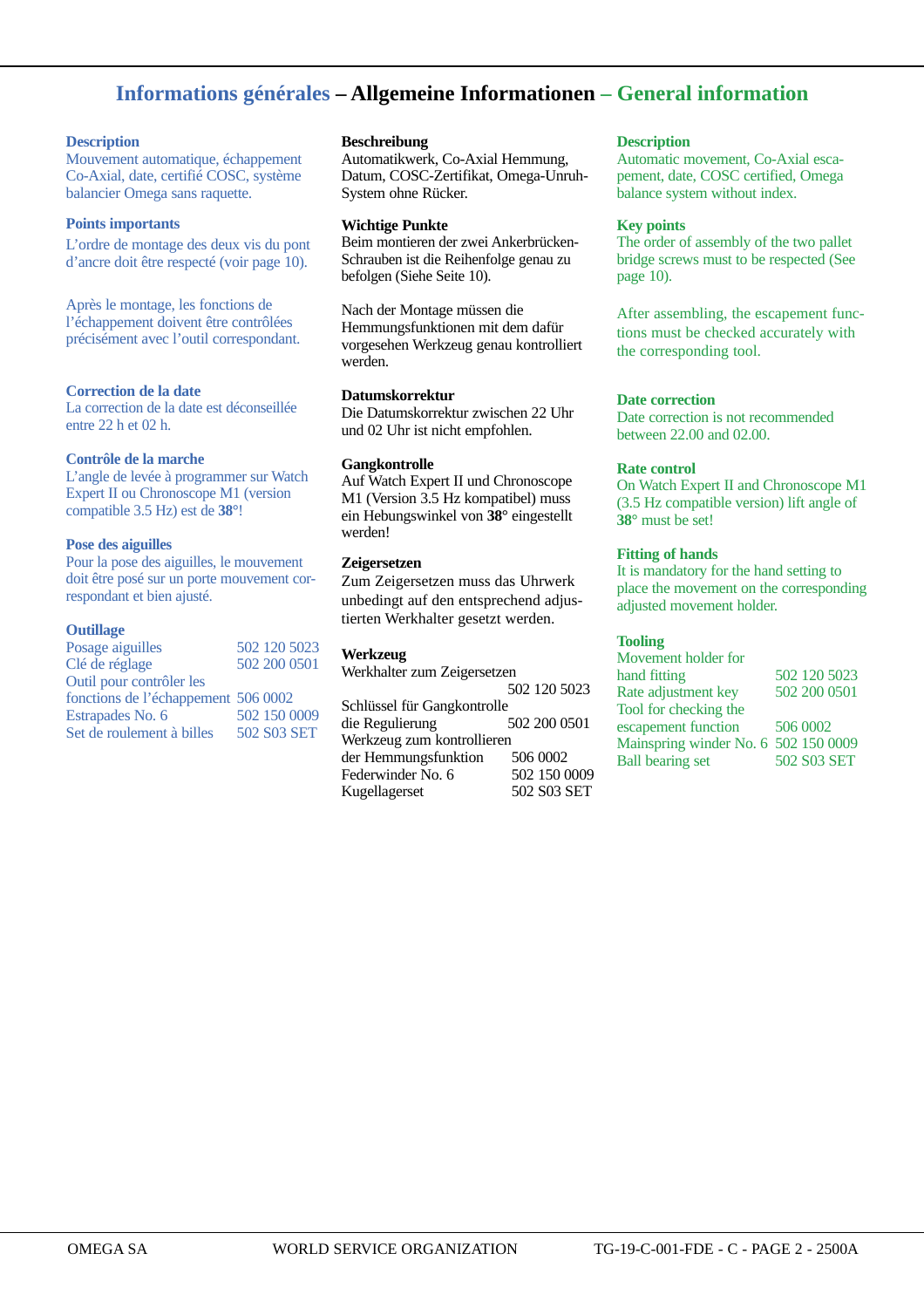| Liste des fournitures par ordre d'assemblage<br><b>Bestandteilliste in Montagereihenfolge</b><br>Parts listed in order of assembly |                  |  |  |
|------------------------------------------------------------------------------------------------------------------------------------|------------------|--|--|
| $1 = 31.120$                                                                                                                       | $9 = 31.083$     |  |  |
| $2 = 31.121.1$                                                                                                                     | $10 = 31.041$    |  |  |
| $3 = 51.010.21$                                                                                                                    | $11 = 31.100$    |  |  |
| $4 = 53.022$                                                                                                                       | $12 = 31.101$    |  |  |
| $5 = 51.080.06$                                                                                                                    | $13 = 53.200$    |  |  |
| $6 = 51.050$                                                                                                                       | $14 = 10.062$    |  |  |
| $7 = 51.091$                                                                                                                       | $15 = 3503$ (1x) |  |  |
| $8 = 3503(1x)$                                                                                                                     |                  |  |  |

| $\infty$ | Très faible lubrification<br>Sehr kleine Menge Moebius HP-1300<br>Very little lubrication |                 |  |
|----------|-------------------------------------------------------------------------------------------|-----------------|--|
|          | Huile épaisse<br>Dickflüssiges Öl<br>Thick oil                                            | Moebius HP-1300 |  |
|          | Graisse<br>Fett<br>Grease                                                                 | Moebius 9504    |  |

ī

 $\overline{\Gamma}$ 

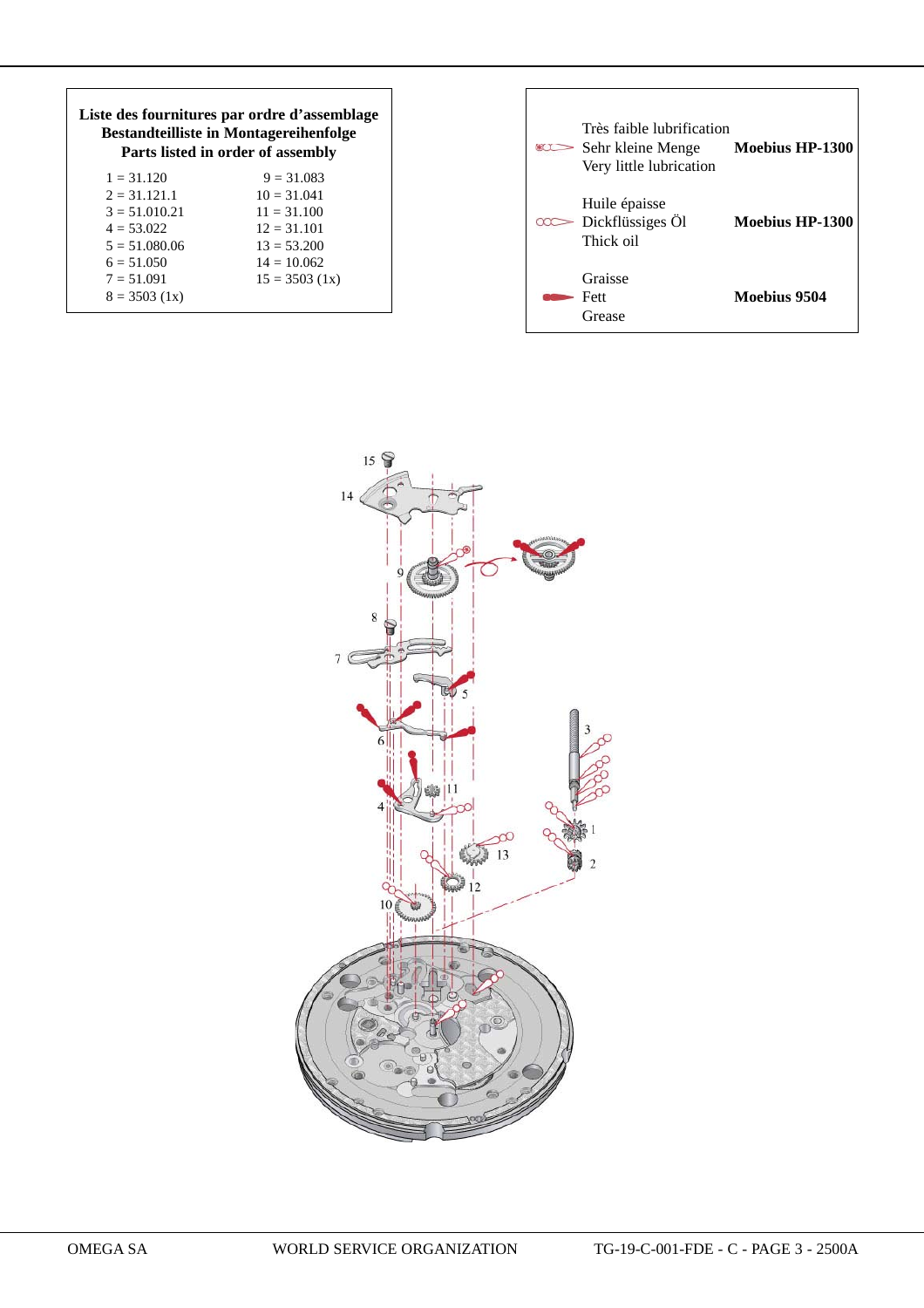| Liste des fournitures par ordre d'assemblage<br><b>Bestandteilliste in Montagereihenfolge</b><br>Parts listed in order of assembly                                                                                                                                                                                                                         |                                               |
|------------------------------------------------------------------------------------------------------------------------------------------------------------------------------------------------------------------------------------------------------------------------------------------------------------------------------------------------------------|-----------------------------------------------|
| $1 = 10.041.07$<br>$14 = 30.039$<br>$2 = 32.033$<br>$15 = 30.025$<br>$3 = 31.023$<br>$16 = 30.027$<br>$17 = 10.048.07$<br>$4 = 31.024$<br>$5 = 31.021$<br>$18 = 3505$ (1x)<br>$6 = 51.120$<br>$19 = 30.040$<br>$7 = 81.036$<br>$20 = 40.010$<br>$8 = 3509$ (1x)<br>$21 = 10.057.07$<br>$9 = 30.012$<br>$22 = 3511(1x)$<br>$10 = 20.010$<br>$23 = 3511(1x)$ |                                               |
| $24 = 10.058.24$<br>$11 = 31.020$<br>$40.050.21$ <sup>-1</sup><br>$12 = 10.041.07$<br>$13 = 3503$ (3x)                                                                                                                                                                                                                                                     | 13                                            |
|                                                                                                                                                                                                                                                                                                                                                            | I٩                                            |
|                                                                                                                                                                                                                                                                                                                                                            | Arvet on<br>Nois pages<br>12. TAX 11          |
|                                                                                                                                                                                                                                                                                                                                                            | attention<br>August 2<br>se payer             |
| Huile fine<br>Dünnflüssiges Öl<br>Moebius 9010<br>Fine oil                                                                                                                                                                                                                                                                                                 | steriore<br>Val juga Seta<br>Sal siya Setil 9 |
| Très faible lubrification<br><b>Moebius D5</b><br>Sehr kleine Menge<br>⊛Ω<br>Very little lubrication                                                                                                                                                                                                                                                       |                                               |
| Huile épaisse<br>Dickflüssiges Öl<br>Moebius HP-1300<br>œ<br>Thick oil                                                                                                                                                                                                                                                                                     |                                               |
| Huile moyenne<br>Mittelflüssiges Öl<br>Moebius HP-500<br>Medium oil                                                                                                                                                                                                                                                                                        |                                               |
| Graisse<br>Fett<br>Kluber P125<br>Grease                                                                                                                                                                                                                                                                                                                   |                                               |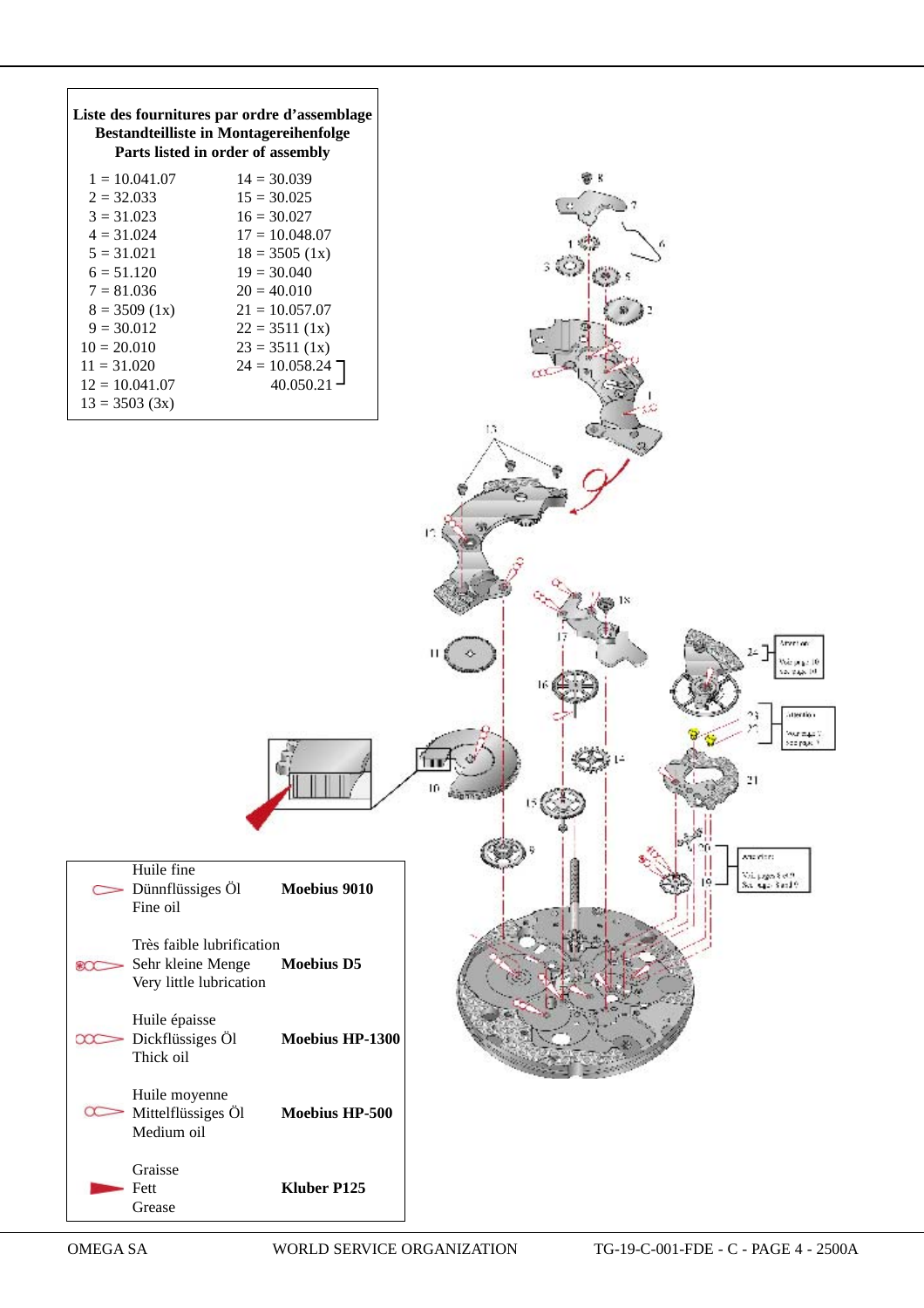| Liste des fournitures par ordre d'assemblage<br><b>Bestandteilliste in Montagereihenfolge</b><br>Parts listed in order of assembly |                  |  |  |
|------------------------------------------------------------------------------------------------------------------------------------|------------------|--|--|
| $1 = 56.070$                                                                                                                       | $8 = 3504$ (1x)  |  |  |
| $2 = 12.030.07$                                                                                                                    | $9 = 22.010.06$  |  |  |
| $3 = 32.032$                                                                                                                       | $10 = 3507(3x)$  |  |  |
| $4 = 32.031$                                                                                                                       | $11 = 3503(3x)$  |  |  |
| $5 = 32.037$                                                                                                                       | $12 = 52.041$    |  |  |
| $6 = 52.040$                                                                                                                       | $13 = 12.124$    |  |  |
| $7 = 12.051.07$                                                                                                                    | $14 = 3506$ (1x) |  |  |
|                                                                                                                                    |                  |  |  |



See CS-Info No. 26

 Veuillez ne pas utiliser **Moebius 9010** si **Lubeta V105** est disponible.

 Wenn **Lubeta V105** vorhanden ist, benutzen Sie nicht **Moebius 9010** .

 When **Lubeta V105** is available do not use **Moebius 9010**.

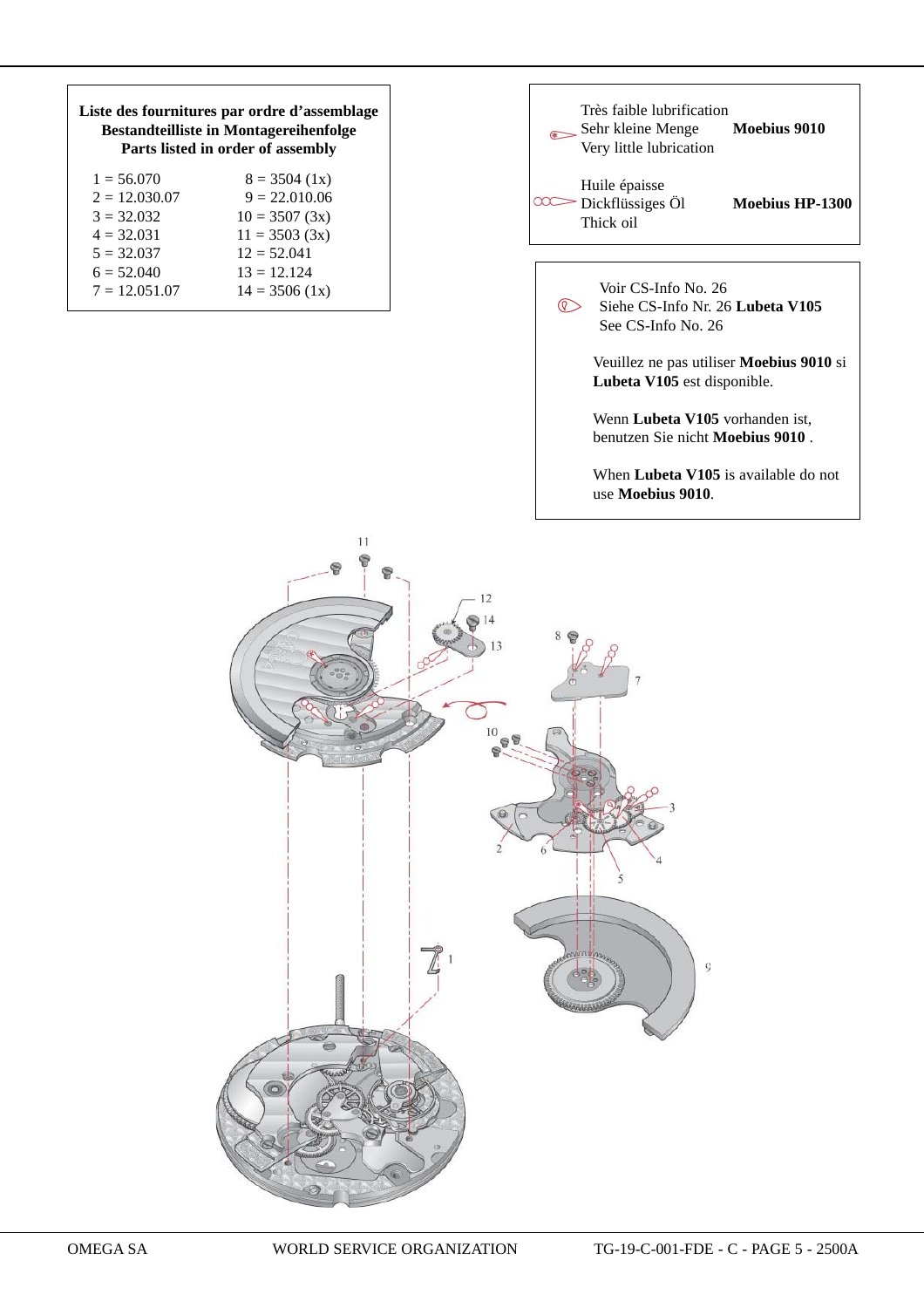| Liste des fournitures par ordre d'assemblage<br><b>Bestandteilliste in Montagereihenfolge</b><br>Parts listed in order of assembly |                 |  |  |
|------------------------------------------------------------------------------------------------------------------------------------|-----------------|--|--|
| $1 = 33.020$                                                                                                                       | $6 = 3503$ (1x) |  |  |
| $2 = 91.440$                                                                                                                       | $7 = 53.251$    |  |  |
| $\begin{bmatrix} 3 = 33.011 \\ 4 = 53.080 \end{bmatrix}$                                                                           | $8 = 3508$ (1x) |  |  |
|                                                                                                                                    | $9 = 31.046.06$ |  |  |

 $5 = 13.111$ 

| Huile épaisse<br><b>COC</b> Dickflüssiges Öl Moebius HP-1300<br>Thick oil |  |
|---------------------------------------------------------------------------|--|
|---------------------------------------------------------------------------|--|

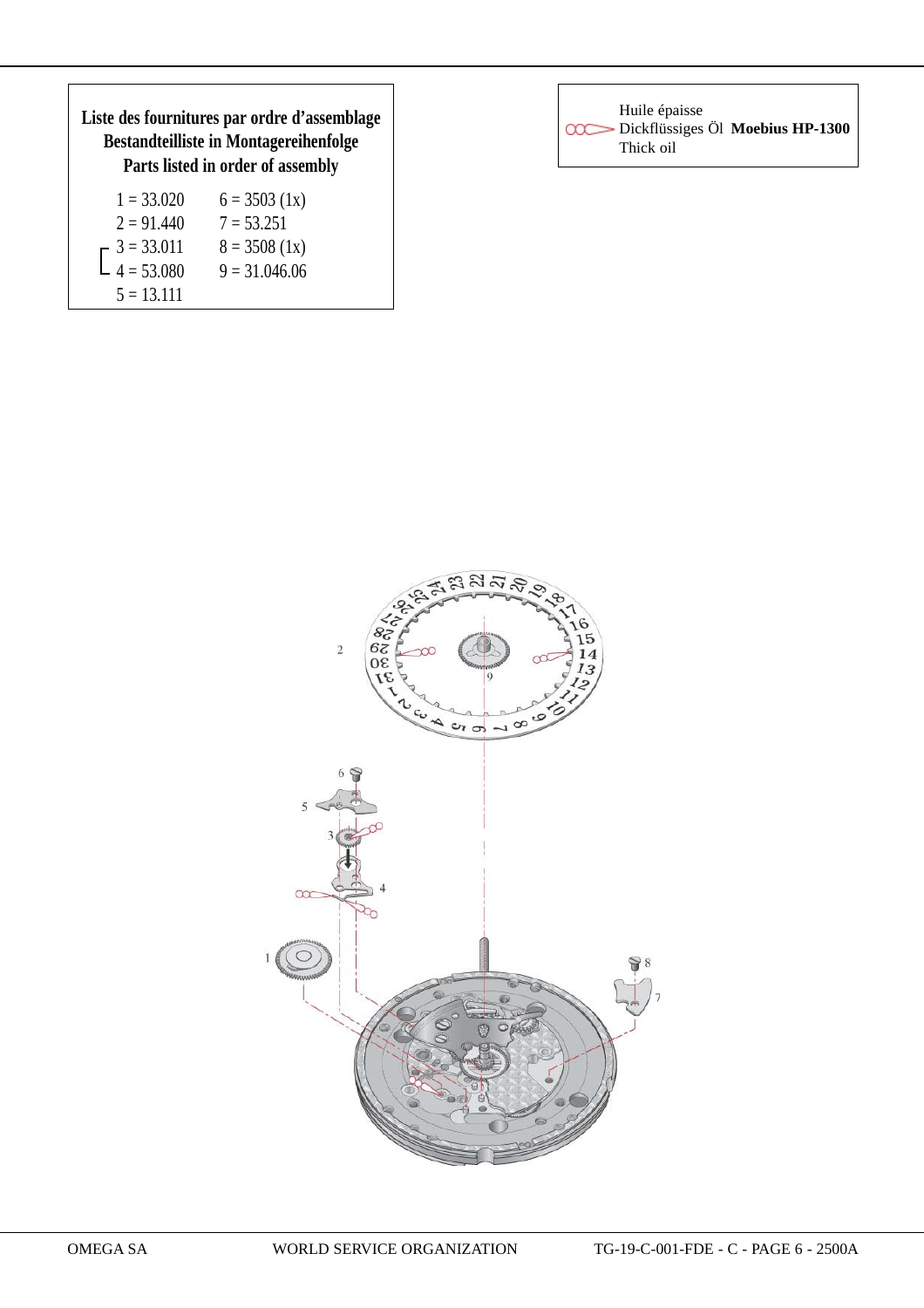## **1.0 Montage**

#### **1.1 Mise en place du système d'échappement**

Le pont d'ancre tient en place la roue co-axial ainsi que l'ancre. Afin d'assurer le fonctionnement de l'échappement, l'ordre d'assemblage suivant doit être respecté:

- 1. Monter la roue co-axial.
- 2. Monter l'ancre.
- 3. Poser le pont d'ancre et contrôler que les pivots respectifs se trouvent bien dans les logements.
- 4. Pour positionner le pont d'ancre la vis (4) doit être vissée en premier.
- 5. La deuxième vis (5) assure la bonne tenue du pont.

#### **1.0 Zusammenbau**

#### **1.1 Zusammenbau des Hemmungs systems**

Das co-axial Rad und der Anker werden durch die Ankerbrücke positionniert. Um das Funktionieren der Hemmung zu garantieren, muss folgende Montage-Reihenfolge respektiert werden:

- 1. Das co-axial Rad setzen.
- 2. Anker setzen.
- 3. Ankerbrücke montieren und kontrollieren, ob sich die Zapfen in den jeweiligen Lagerungen befinden.
- 4. Um die Ankerbrücke zu positionieren, muss die Schraube (4) zuerst eingeschraubt werden.
- 5. Die zweite Schraube (5) sichert den Halt der Brücke.

#### Fig. 1.1



## **1.0 Assembly**

#### **1.1 Assembling of the escapement system**

The pallet bridge positions the co-axial wheel and the pallet fork. To ensure the functioning of the escapement it is necessary to respect the following order of assembly:

- 1. Position the co-axial wheel.
- 2. Position the pallet fork.
- 3. Position the pallet bridge and check if the pivots are correctly placed in their beds.
- 4. To position the pallet bridge, the screw (4) must be screwed in first.
- 5. The second screw (5) fixes the bridge.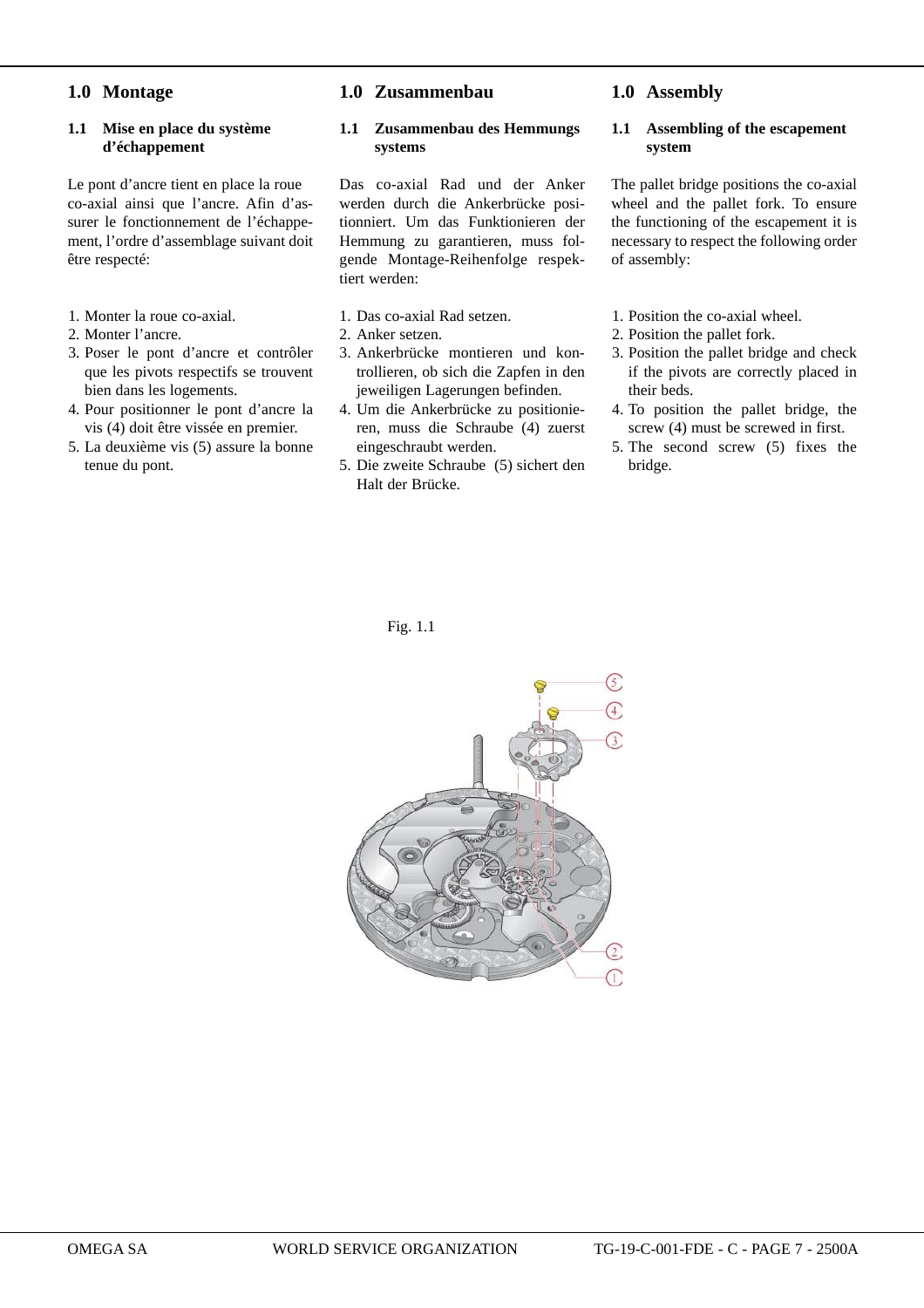## **2.0 Lubrification de l'échappement**

La lubrification de l'échappement est à contrôler sous un microscope. Nous recommandons également de lubrifier l'échappement directement sous le microscope.

#### **Roue d'échappement:**

Déposer une très petite goutte de D5 sur la pointe d'une dent et ensuite faire avancer l'échappement d'une dent.

**Répéter cette opération 8x** afin que toutes les dents soient lubrifiées.

## **2.0 Schmierung der Hemmung**

Die Schmierung der Hemmung muss mit einem Mikroskop kontrolliert werden. Wir empfehlen, die Schmierung der Hemmung direkt unter dem Mikroskop vorzunehmen.

#### **Hemmungsrad:**

Ein sehr kleiner Tropfen D5 auf eine Zahnspitze geben und danach die Hemmung einen Zahn weiterlaufen lassen.

**Diesen Vorgang 8x wiederholen,** bis alle Zähne geschmiert sind.

## **2.0 Lubrication of the escapement**

The escapement lubrification must be checked with a microscope. We recommend lubricating the escapement directly under the microscope.

#### **Escape wheel:**

Put a very small drop of D5 on the tip of one tooth and then move the escapement one tooth forward.

**Repeat this procedure 8x** in order that all teeth are lubricated.



#### **Quantité:**

Fig. 2.0

les tolérances de la quantité de lubrifiant sont montrées ci-dessous.

#### **Quantität:**

Die Toleranzen für die Schmierungs-Quantitäten sind auf untenstehendem Bild ersichtlich.

#### **Quantity:**

The tolerances for the lubrication quantities are shown on picture below.

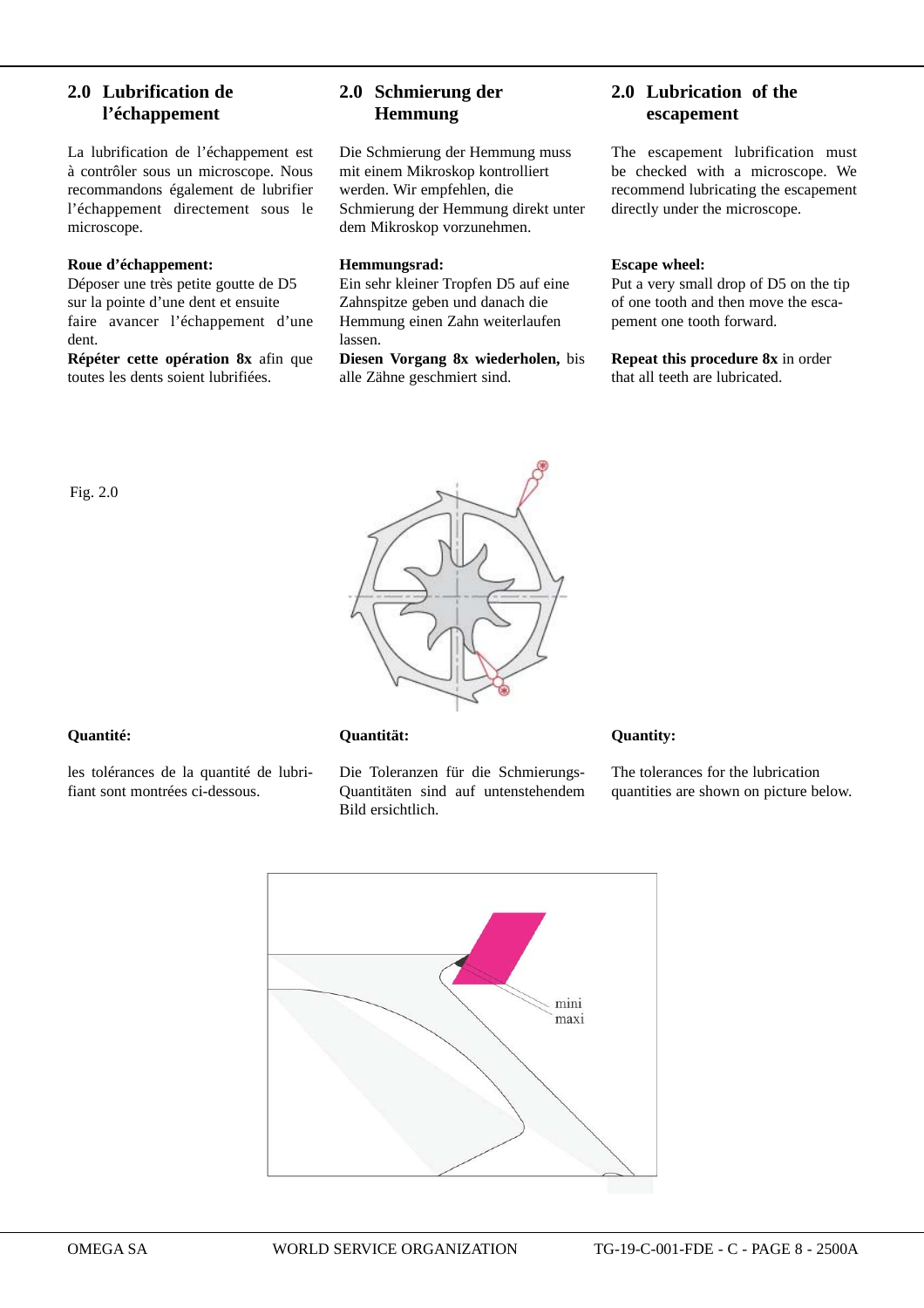#### **Pignon:**

Déposer une très petite goutte de D5 sur les pointes de deux dents du pignon. Après la pose de la première goutte, avancer l'échappement de 3 ou 4 dents.

#### **Trieb:**

Ein sehr kleiner Tropfen D5 auf zwei Triebflügelspitzen geben. Vor der Abgabe des zweiten Tropfens, die Hemmung 3-4 Zähne weiterlaufen lassen.

Put a very small drop of D5 on the tip of two teeth of the pinion. Move the escapement 3-4 teeth after having placed the first drop.

On below picture the required quantity

**Pinion:**



#### **Quantité:**

Sur la photo ci-dessous, la quantité requise de lubrifiant est indiquée.

#### **Quantität:**

Auf untenstehendem Foto ist die nötige Quantität D5 zu sehen.



#### **Important:**

Il ne doit pas y avoir de lubrifiant dans l'engrenage entre la dent et le pignon (voir cercle ci-dessous). Le lubrifiant doit rester dans la section rouge de la pointe du pignon.

#### **Wichtig:**

Es darf auf keinen Fall Schmierung zwischen Zahn und Triebflügel (Siehe untenstehender Kreis) gelangen. Die Schmierung muss auf der Triebflügelspitze, im rot markierten Bereich verbleiben.

#### **Important:**

**Quantity:**

of lubricant is shown.

There must be no lubricant between tooth and pinion (see circle below). The lubricant must remain on the red marked section on the tip of the pinion.

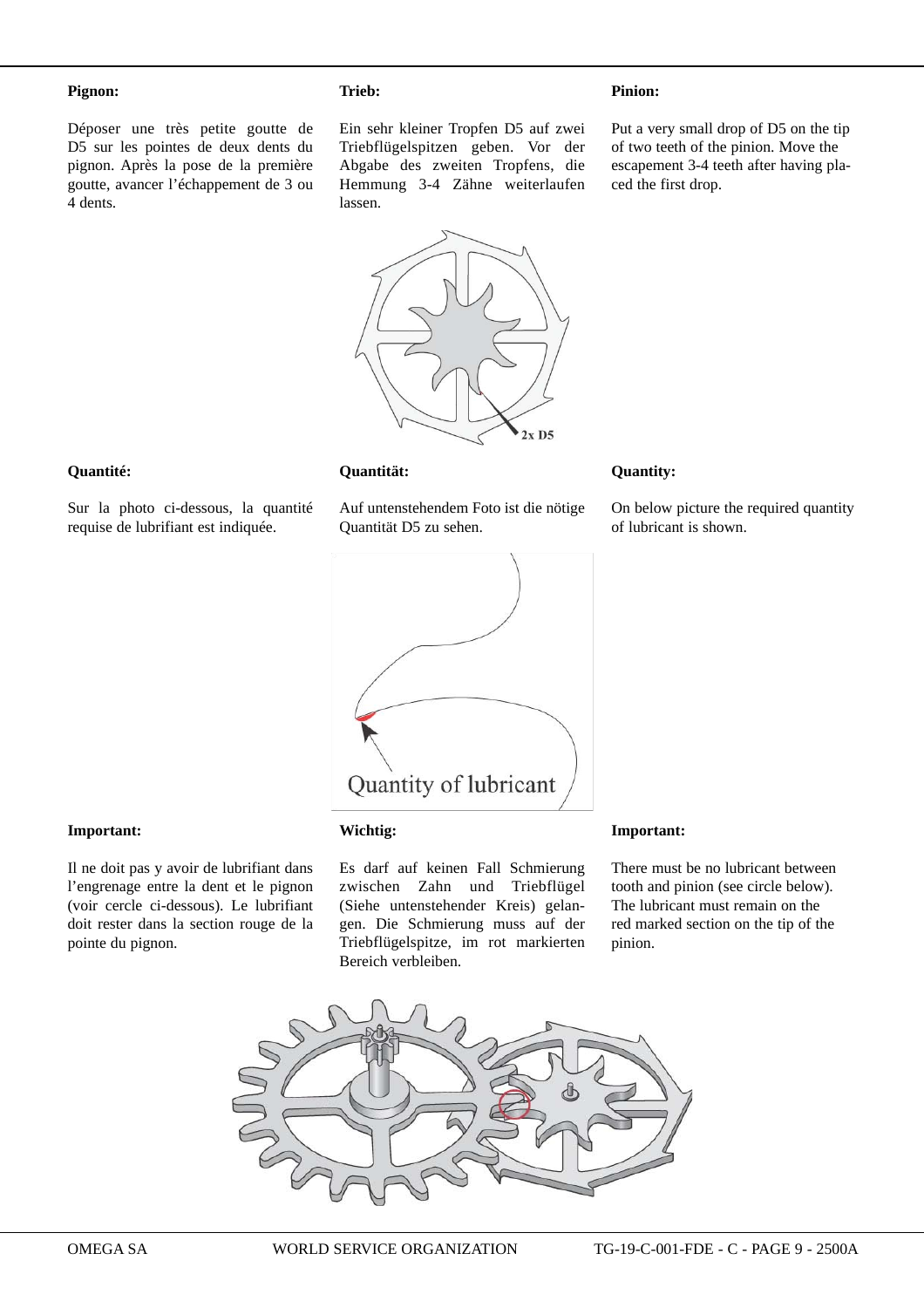## **3.0 Mise en place du pont de balancier**

Comme le plateau du balancier se trouve sous la fourchette de l'ancre, le balancier doit être monté délicatement.

- 1. Mettre le pont de balancier avec le balancier en place, le pont en direction du centre de mouvement.
- 2. Contrôler que le balancier soit bien en place et que le pivot de l'axe de balancier soit dans son logement.
- 3. Tourner le pont délicatement dans sa position normale.
- 4. Bloquer la vis du pont.

## **3.0 Zusammenbau der Unruhbrücke**

Da sich die Hebelscheibe unter der Ankergabel befindet, muss die Unruh vorsichtig montiert werden.

- 1. Unruhbrücke komplett mit Unruh setzen. Die Brücke zeigt in Richtung Zentrum des Werks.
- 2. Kontrollieren ob die Unruh gut positionniert ist und ob sich der Zapfen der Unruhachse in der Lagerung befindet.
- 3. Die Brücke vorsichtig in die normale Position drehen.
- 4. Brücke mit der Schraube befestigen.

Fig. 3.0

## **3.0 Assembling of the balance bridge**

As the table roller is under the pallet fork, the balance must be assembled carefully.

- 1. Position the complete balance bridge (with balance). The bridge is pointing towards the center of the movement.
- 2. Check the position of the balance. The pivot of the balance-staff must be correctly placed in its bed.
- 3. Carefully turn the bridge to its normal position.
- 4. Fix the bridge with its screw.

## **3.1 Démontage du pont de balancier**

Le retrait du pont du balancier se fait dans le sens inverse de la procédure 3.3. Pour ne pas endommager le balancier lors du démontage, le pont doit être tourné en direction du centre de mouvement. Dans cette position le pont peut être retiré sans risque.

## **3.1 Demontieren der Unruh brücke**

Um die Unruhbrücke zu demontieren, müssen die Teile in umgekehrter Reihenfolge (3.3) entfernt werden. Um die Unruh nicht zu beschädigen, muss die Brücke zuerst in Richtung Zentrum des Werks gedreht werden. In dieser Position kann die Brücke ohne Risiko demontiert werden.

## **3.1 Disassembling of the balance bridge**

The balance bridge must be disassembled by removing the parts in the opposite order of procedure 3.3. To avoid any risk of damaging the balance, the bridge has to be turned towards the center of the movement. In this position the bridge may be disassembled without any risk.

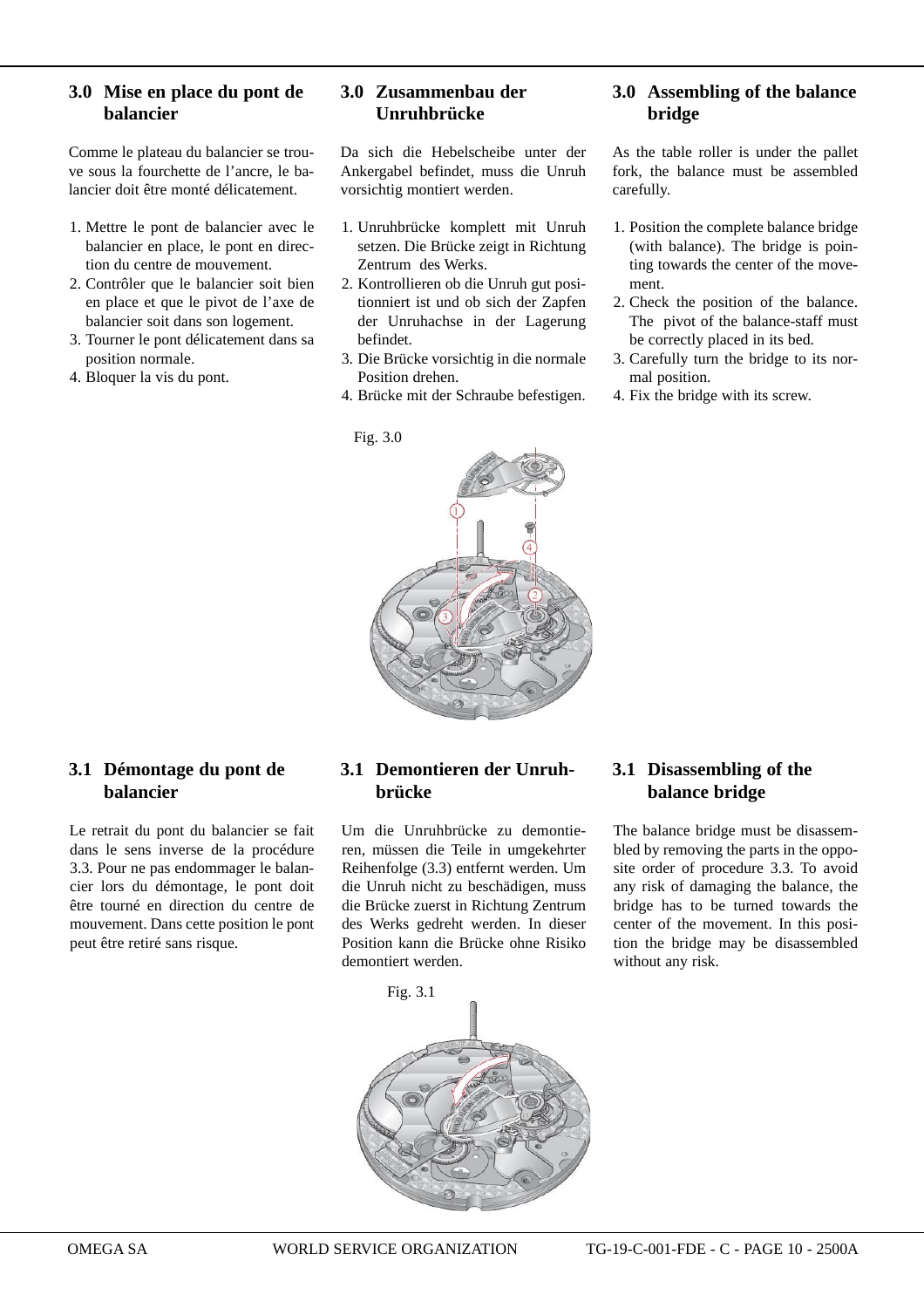## **4.0 Réglage et contrôles**

#### **4.1 Balancier**

Le balancier annulaire porte deux micro-vis réglantes. Un écart de retard est ajusté par vissage des micro-vis (en direction du centre du balancier) ce qui diminue son moment d'inertie et donne de l'avance. Un écart d'avance est ajusté par dévissage des micro-vis (en direction oppo sée au centre du balancier). Cela augmente son moment d'inertie et donne du retard.

Les avantages du système avec les micro-vis sont les suivants:

- Meilleur isochronisme puisqu'il n'y a pas d'effet perturbateur des goupilles de raquette avec le spiral.

- Avec les micro-vis réglantes, des corrections de marche extrêmement précises peuvent être effectuées.

La correction se fait toujours sur les deux vis réglantes afin d'éviter un balourd du balancier

## **4.0 Regulierung und Kontrolle**

#### **4.1 Unruh**

Auf dem Unruhreif befinden sich zwei Regulierschrauben. Ein Nachgehen der Uhr kann durch Einschrauben (Richtung Unruhzentrum) korrigiert werden. Durch das Einschrauben wird das Trägheitsmoment reduziert und eine schnellere Schwingung erzielt. Ein vorgehen der Uhr wird durch herausschrauben (Entgegen dem Unruhzentrum) der Schrauben korrigiert.

Die Vorteile des Systems mit Regulierschrauben sind die folgenden:

- Verbesserter Isochronismus, da kein störender Kontakt der Spirale mit den Rückerstiften.

- Der tägliche Gang kann durch die Regulierschrauben hochpräzise ajustiert werden.

Um eine Unwucht zu verhindern, muss die Regulierung immer mit beiden Schrauben durchgeführt werden.



#### **4.0 Adjustments and tests**

#### **4.1 Balance**

The annular balance carries two regulating screws. If the watch is running slow it can be adjusted by screwing in both screws (towards the balance center). Screwing in reduces the moment of inertia which results in a faster rate. If the watch is running fast it can be adjusted by unscrewing the screws (away from the balance center).

The advantages of a timing system with regulating screws are the following:

- Improved isochronism as there are no disturbing contacts between regulating pins and hairpsring.

- Due to the regulating screws, the daily rate can be adjusted extremely accurate.

To avoid an imbalance, the adjustments must always be made with both screws.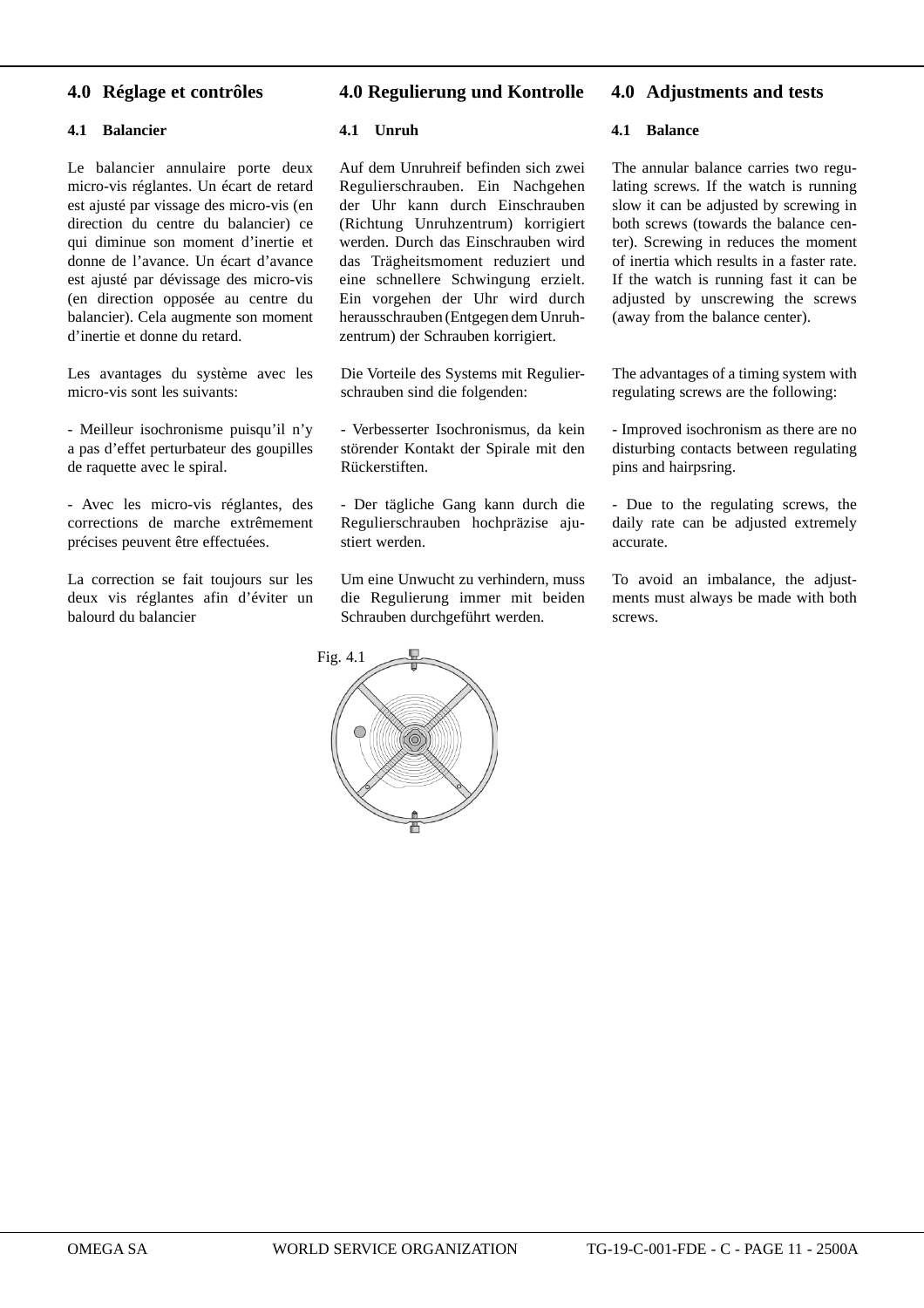## **5.0 Contrôle de marche**

L'échappement Co-Axial ne fournit pas des signaux acoustiques aussi clairs qu'un échappement traditionnel. L'appareil de mesure doit être réglé en conséquence.

Le mouvement doit être réglé selon la liste des spécifications de réglage Omega.

#### **5.1 Clé de réglage**

Afin d'ajuster la marche même avec le mouvement emboîté, un outil de correction a été développé. En tournant les deux vis du balancier d'un tour complet, la marche sera corrigée de 52 secondes. Sur l'extérieure de l'outil se trouve une graduation. Une division correspond à une correction de la marche d'une seconde.

Une des vis se trouve entre deux bras du balancier qui sont spécialement marqués par des points (voir figure 4.1) afin de pouvoir identifier facilement chacune des deux vis pendant la procédure de correction.

#### **5.0 Gangkontrolle**

Die akustischen Signale der Co-Axial Hemmung sind nicht so klar auszumachen wie bei traditionellen Hemmungen. Der Messapparat muss dementsprechend reguliert werden. Die Gangregulierung erfolgt gemäss Omega Regulierspezifikationsliste.

#### **5.1 Regulierungsschlüssel**

Um den Gang mit eingeschaltem Werk regulieren zu können, wurde ein spezielles Korrekturwerkzeug entwickelt. Bei einer kompletten Drehung beider Schrauben der Unruh, wird der Gang um 52 Sekunden korrigiert. Auf dem Umgang des Werkzeugs befindet sich eine Skala. Eine Einheit bedeutet eine Korrektur des Ganges von einer Sekunde.

Eine der beiden Schrauben befindet sich zwischen zwei Armen des Unruhreifs, welche mit Punkten versehen sind (siehe Fig. 4.1). Diese Punkte ermöglichen ein Erkennen der Schrauben während des Vorganges.

#### **5.0 Checking the rate**

The acoustic signals of the Co-Axial escapement are not as clear as the ones of traditional escapements. The test apparatus has to be adjusted accordingly.

The timing of the movement has to be adjusted according to the Omega timing specification list.

## **5.1 Adjustment key**

To adjust the rate on an encased movement, a special correction tool has been developed. One complete revolution of both regulating screws of the balance represents a rate correction of 52 seconds. The correction can be read on the scale of the circumference of the tool. One division of the scale represents a rate correction of one second.

One of the regulating screws is between two arms of the annular balance which are marked with dots (see fig. 4.1) making it easy to distinguish one screw from the other during the correction.



Fig. 5.0 Fig. 5.1



REF. 502 200 0501

#### **Important:**

La correction de la marche se fait toujours sur les deux vis réglantes afin d'éviter un balourd du balancier

**Wichtig:**

Um eine Unwucht zu verhindern, muss die Regulierung immer mit beiden Schrauben durchgeführt werden.

#### **Important:**

To avoid an imbalance, the adjustments must always be made with both screws.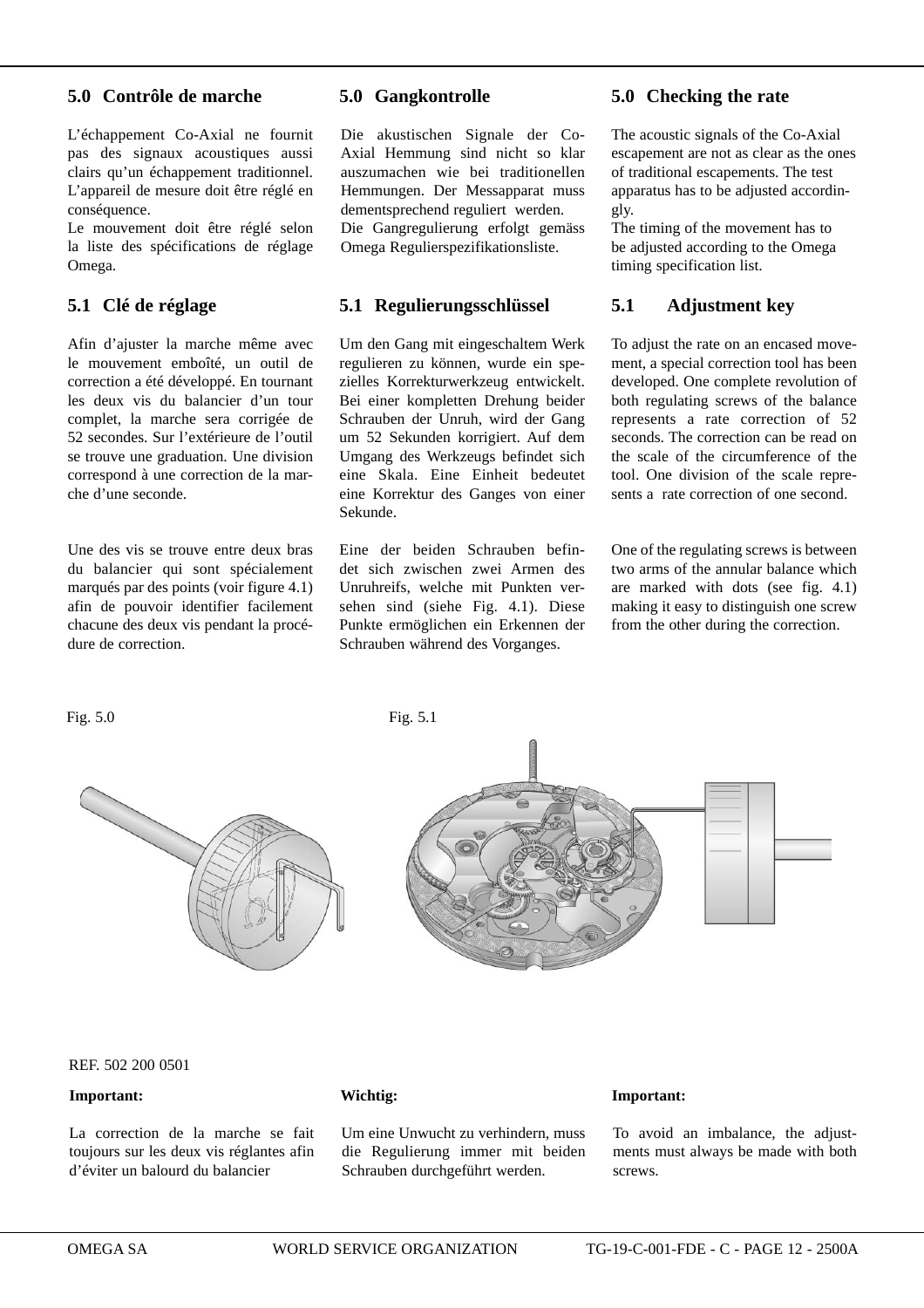|                            |                                              |                                | ۳<br>o.                       |                                        | T<br>3503<br>T<br>3504          |
|----------------------------|----------------------------------------------|--------------------------------|-------------------------------|----------------------------------------|---------------------------------|
| 10.020.07                  | 10.041.07<br>10.048.07                       | 10.057.07 10.058.24            | 12.030.07<br>10.062<br>10.300 | 12.051.07                              |                                 |
|                            | <b>LABARAA</b><br><b>ARABAGEA</b><br>$\circ$ |                                |                               |                                        | $\mathbb T$<br>3505             |
| 13.111<br>12.124           | 20.010<br>20.030                             | 20.102<br>20.060               | 22.010.06                     | 22.040<br>22.042                       | $\mathbb T$                     |
| 一傘                         |                                              |                                |                               | Ш.                                     | 3506                            |
| e.                         |                                              | 63                             | $(\circ)$<br>0<br>٥           | $\circ$<br>♨                           | $\mathbf{v}$                    |
| 30.012<br>30.025           | 30.027<br>30.039                             | 31.020<br>30.040<br>31.021     | 31.023<br>31.024              | 31.041<br>31.046.06                    | 3507                            |
|                            |                                              |                                |                               |                                        |                                 |
| 且<br>◉                     | ś<br>輯                                       | $\circledcirc$<br>柴<br>$\circ$ | ⊛<br>O<br>o                   |                                        | $\overline{\mathbf{u}}$<br>3508 |
| 31.100<br>31.101<br>31.083 | 31.120 31.121.1 32.031                       | 32.033<br>32.032               | 33.011<br>32.037<br>33.020    | 40.010<br>40.050.21                    | ×                               |
|                            |                                              |                                |                               |                                        | 3509                            |
|                            |                                              | ◎                              | 而<br>$\circ$                  |                                        |                                 |
| 40.200<br>51.010.21        | 51.080.06<br>51.050                          | 51.091<br>51.120<br>52.040     | 52.041<br>53.080<br>53.022    | 53.251<br>53.200                       | T<br>3510                       |
|                            |                                              |                                |                               | <b>ZANJRO</b>                          |                                 |
| ╺                          |                                              |                                |                               | ಸ್ಥಾನಿ ಜನಿ<br>ಸ್ಥಾನಿ ಸ್ಥಾನ<br>ıе<br>15 | п                               |
|                            |                                              |                                | Ō<br>π                        | 14<br>13                               | 3511                            |
| 56.070<br>70.530<br>70.531 | 70.640<br>70.641                             | 70.900<br>70.901<br>78.004     | 81.036<br>78.005<br>80.400    | $400 - 90$                             | T.                              |
|                            |                                              |                                |                               | 91.440*                                | 3512                            |

## **Liste des fournitures - Bestandteile - Spare parts list**

| Cal. | No. CS    | <b>Désignation</b>                   | <b>Bezeichnung</b>           | <b>Designation</b>            |
|------|-----------|--------------------------------------|------------------------------|-------------------------------|
|      |           |                                      |                              |                               |
| 2500 | 10.020.07 | Platine                              | Werkplatte                   | Main plate                    |
| 2500 | 10.041.07 | Pont de barillet                     | Federhausbrücke              | Barrel bridge                 |
| 2500 | 10.048.07 | Pont de rouage                       | Räderwerkbrücke              | Wheel train bridge            |
| 2500 | 10.057.07 | Pont d'ancre                         | Ankerbrücke                  | Pallet bridge                 |
| 2500 | 10.058.24 | Pont de balancier                    | Unruhbrücke                  | Balance bridge                |
| 1120 | 10.062    | Pont de rouage de minuterie          | Wechselradbrücke             | Minute train bridge           |
| 1120 | 10.300    | Fixateur de cadran                   | Zifferblatthalter            | Dial fastener                 |
| 1120 | 12.030.07 | Bâti du dispositif automatique       | Automatikbrücke, mit Steinen | Automatic bridge              |
| 1120 | 12.051.07 | Pont inférieur du dispositif         | Untere Brücke für Automatik  | Automatic device lower bridge |
|      |           | automatique                          |                              |                               |
| 1120 | 12.124    | Plaquette de maintien de l'inverseur | Halteplatte für Wechsler     | Reverser maintaining plate    |
| 1120 | 13.111    | Plaque de maintien du sautoir        | Halteplatte für Datumraste   | Date jumper maintaining plate |
|      |           | de quantième                         |                              |                               |
| 1120 | 20.010    | Barillet complet                     | Federhaus komplett           | Barrel complete               |
| 1120 | 20.030    | Tambour et couvercle de barillet     | Federhaustrommel und Deckel  | Barrel drum and cover         |
| 1120 | 20.060    | Arbre de barillet                    | Federwelle                   | Barrel arbor                  |
| 1120 | 20.102    | Ressort                              | Schleppfeder                 | Mainspring                    |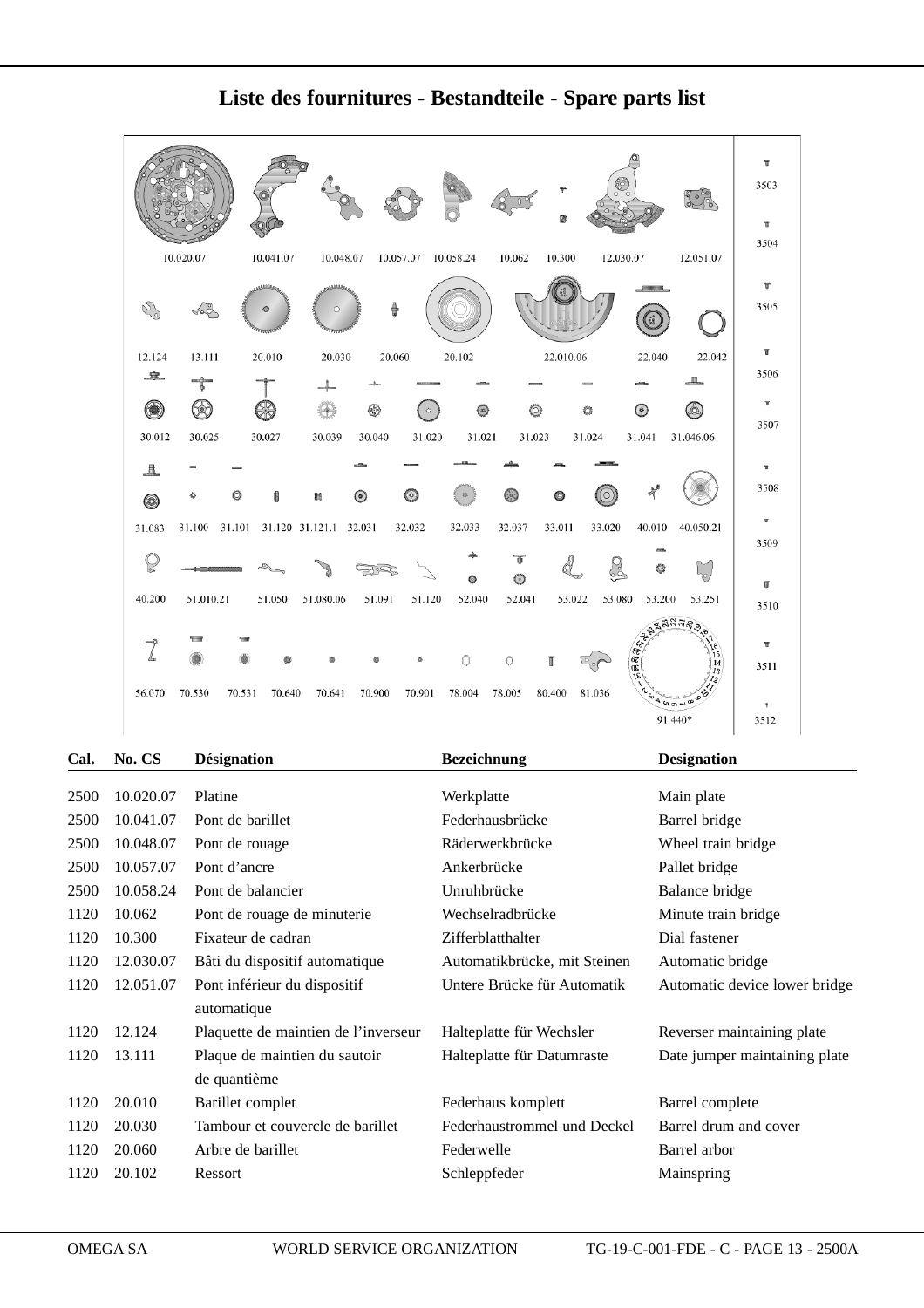| Cal. | No. CS     | <b>Désignation</b>                                                                         | <b>Bezeichnung</b>             | <b>Designation</b>              |
|------|------------|--------------------------------------------------------------------------------------------|--------------------------------|---------------------------------|
| 2500 | 22.010.06  | Masse oscillante complète                                                                  | Schwungmasse komplett          | Oscillating weight complete     |
| 1120 | 22.040     | Roulement à billes<br>Kugellager                                                           |                                | <b>Ball</b> bearing             |
| 1120 | 22.042     | Verrou de masse oscillante                                                                 | Riegel für Schwungmasse        | Oscillating weight bolt         |
| 1120 | 30.012     | Roue intermédiaire                                                                         | Zwischenrad                    | Intermediate wheel              |
| 1120 | 30.025     | Roue moyenne                                                                               | Kleinbodenrad                  | Third wheel                     |
| 1120 | 30.0273    | Roue de seconde H3                                                                         | Sekundenrad                    | Second wheel                    |
| 2500 | 30.039     | Roue intermédiaire d'échappement                                                           | Zwischen-Hemmungsrad           | Intermediate escape wheel       |
| 2500 | 30.040     | Roue co-axial                                                                              | co-axial Rad                   | co-axial wheel                  |
| 1120 | 31.020     | Rochet                                                                                     | Sperrrad                       | Ratchet wheel                   |
| 1120 | 31.021     | Rochet intermédiaire                                                                       | Zwischensperrad                | Intermediate ratchet wheel      |
| 1120 | 31.023     | Roue de couronne                                                                           | Kronrad                        | Crown wheel                     |
| 1120 | 31.024     | Roue de couronne intermédiaire                                                             | Zwischen-Kronrad               | Intermediate crown wheel        |
| 1120 | 31.041     | Roue de minuterie                                                                          | Wechselrad                     | Minute wheel                    |
| 1120 | 31.046.063 | Roue des heures, H3                                                                        | Stundenrad                     | Hour wheel                      |
| 1120 | 31.0833    | Chaussée, H3                                                                               | Minutenrohr                    | Cannon pinion                   |
| 1120 | 31.100     | Renvoi                                                                                     | Zeigerstellrad                 | Setting wheel                   |
| 1120 | 31.101     | Renvoi intermédiaire                                                                       | Zwischen-Zeigerstellrad        | Intermediate setting wheel      |
| 1120 | 31.120     | Pignon de remontoir                                                                        | Aufzutrieb                     | Winding pinion                  |
| 1120 | 31.121.1   | Pignon coulant                                                                             | Kupplungstrieb                 | Sliding pinion                  |
| 1120 | 32.031     | Roue de réduction                                                                          | Reduktionsrad                  | Reduction wheel                 |
| 1120 | 32.032     | Roue intermédiaire de réduction                                                            | Zwischen-Reduktionsrad         | Intermediate reduction wheel    |
| 1120 | 32.033     | Roue entraîneuse de rochet                                                                 | Mitnehmerrad für Sperrad       | Driving wheel for ratchet wheel |
| 1120 | 32.037     | Roue d'inversion                                                                           | Umkehrrad                      | Reversing wheel                 |
| 1120 | 33.011     | Roue intermédiaire de quantième                                                            | Datum-Zwischenrad              | Intermediate date wheel         |
| 1120 | 33.020     | Roue entraîneuse de l'indicateur                                                           | Datumanzeiger-Mitnehmerrad     | Date indicator driving wheel    |
|      |            | de quantième                                                                               |                                |                                 |
| 2500 | 40.010     | Ancre                                                                                      | Anker                          | Pallet fork                     |
| 2500 | 40.050.21  | Balancier complet                                                                          | Unruh komplett                 | Balance complete                |
| 2500 | 40.200     | Porte-piton                                                                                | Spiralklötzchenträger          | Stud support                    |
| 1120 | 51.010.21  | Tige de remontoir, diamètre de                                                             | Aufzugwelle, Gewinde-          | Winding stem, thread            |
|      |            | filetage 0,90 mm                                                                           | durchmesser 0,90 mm            | diameter 0,90 mm                |
| 1120 | 51.050     | Bascule de pignon coulant                                                                  | Kupplungstriebhebel            | Yoke                            |
| 1120 | 51.080.06  | <b>Tirette</b>                                                                             | Winkelhebel                    | Setting lever                   |
| 1120 | 51.091     | Sautoir de tirette                                                                         | Winkelhebelraste               | Setting lever jumper            |
| 1120 | 51.120     | Cliquet                                                                                    | Klinke                         | Click                           |
| 1120 | 52.040     | Inverseur                                                                                  | Wechsler                       | Reverser                        |
| 1120 | 52.041     | Inverseur auxiliaire                                                                       | Hilfswechsler                  | Auxiliary reverser              |
| 1120 | 53.022     | Commande du correcteur de                                                                  | Schalthebel für Datumkorrektor | Date corrector operating lever  |
|      |            | quantième                                                                                  |                                |                                 |
| 1120 | 53.080     | Sautoir de quantième                                                                       | Datumraste                     | Date jumper                     |
| 1120 | 53.200     | Correcteur de quantième                                                                    | Datumkorrektor                 | Date corrector                  |
| 1120 | 53.251     | Plaquette supplémentaire de maintien Zusatzhalteplättchen für Anzeige Additional indicator |                                |                                 |
|      |            | de l'indicateur                                                                            |                                | maintaining small plate         |
| 2500 | 56.070     | Levier stop                                                                                | Stopphebel                     | Stop lever                      |
| 1120 | 70.530     | Amortisseur de balancier, dessus                                                           | Stossicherung für Unruh, oben  | Shock-absorber for balance, top |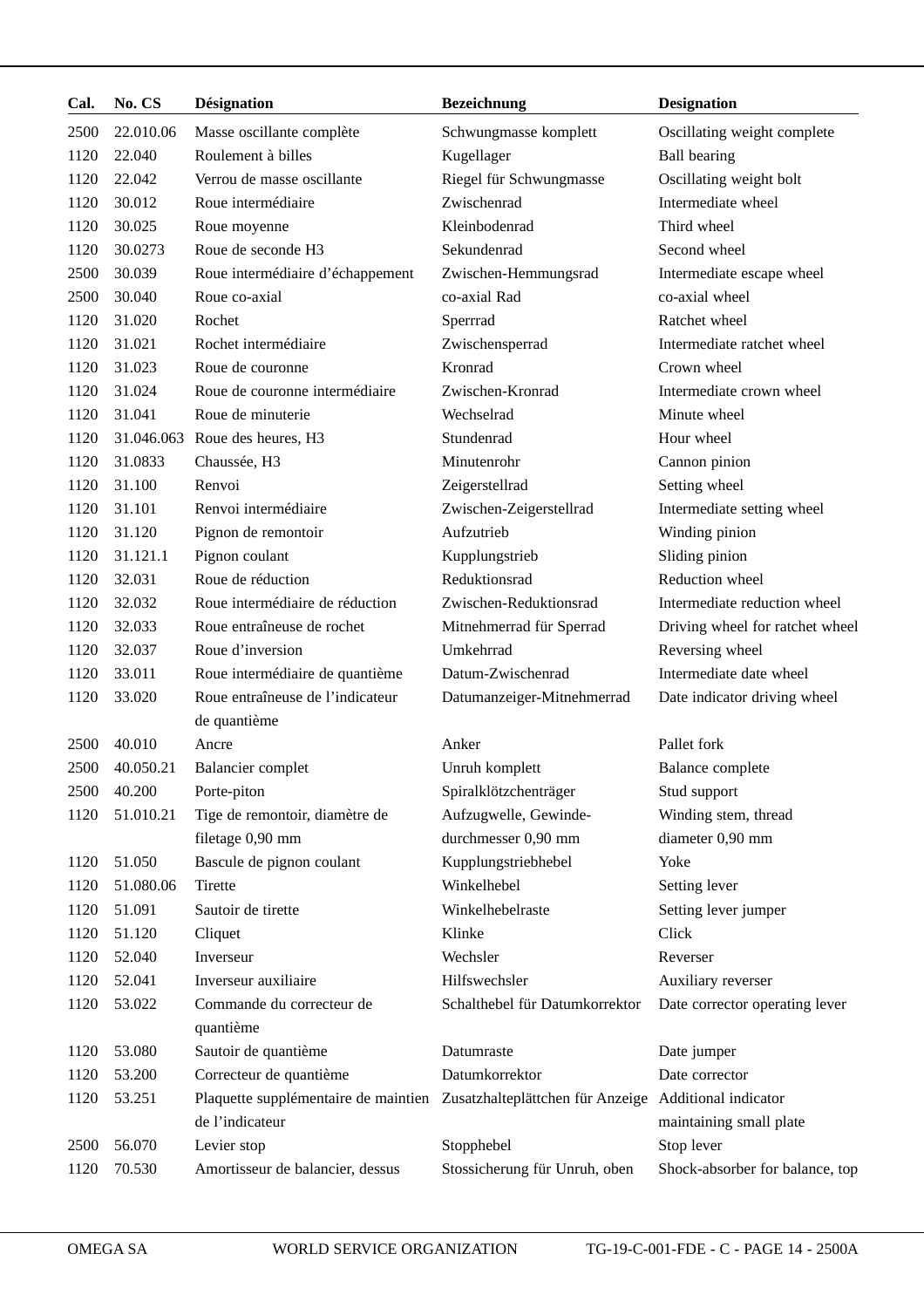| Cal. | No. CS  |    | <b>Désignation</b>                                 | <b>Bezeichnung</b>                          | <b>Designation</b>                         |
|------|---------|----|----------------------------------------------------|---------------------------------------------|--------------------------------------------|
| 1120 | 70.531  |    | Amortisseur de balancier,                          | Stossicherung für Unruh, unten              | Shock-absorber for balance,                |
|      |         |    | dessous                                            |                                             | bottom                                     |
| 1120 | 70.640  |    | Chaton de balancier, dessus                        | Steinfutter, oben                           | In settings, upper                         |
| 1120 | 70.641  |    | Chaton de balancier, dessous                       | Steinfutter, unten                          | In settings, lower                         |
| 1120 | 70.900  |    | Pierre contre pivot, dessus                        | Deckstein, oben                             | Cap jewels, upper                          |
| 1120 | 70.901  |    | Pierre contre pivot, dessous                       | Deckstein, unten                            | Cap jewels, lower                          |
| 1120 | 78.004  |    | Ressort-amortisseur, dessus                        | Incablockfeder, oben                        | Incabloc-spring, upper                     |
| 1120 | 78.005  |    | Ressort-amortisseur, dessous                       | Incablockfeder, unten                       | Incabloc-spring, lower                     |
| 1120 | 80.400  |    | Tube de centre                                     | Zentrumlagerrohr                            | Centre tube                                |
| 1120 | 81.036  |    | Plaque de cliquet                                  | Klinkenplatte                               | Click plate                                |
| 2500 | 91.440* |    | Indicateur de quantième, pour                      | Datumanzeiger, für Fenster bei              | Date indicator, for window                 |
|      |         |    | ouverture de guichet à 3 heures                    | 3 Uhr                                       | opening at 3 o'clock                       |
| 1120 | 3503    | 3x | Vis de pont de barillet                            | Schraube für Federhausbrücke                | Screw for barrel bridge                    |
| 1120 | 3503    | 1x | Vis de plaque de maintien du                       | Schraube für Halteplatte für                | Screw for date jumper                      |
|      |         |    | sautoir de quantième                               | Datumraste                                  | maintaining plate                          |
| 1120 | 3503    | 1x | Vis de sautoir de tirette                          | Schraube für Winkelhebelraste               | Screw for setting lever jumper             |
| 1120 | 3503    | 1x | Vis de pont de balancier                           | Schraube für Unruhbrücke                    | Screw for balance bridge                   |
| 1120 | 3503    | 1x | Vis de pont de rouage de                           | Schraube für Wechselradbrücke               | Screw for minute train bridge              |
|      |         |    | minuterie                                          |                                             |                                            |
| 1120 | 3503    | 3x | Vis de bâti du dispositif<br>automatique           | Schraube für Gestell für<br>Automatik       | Screw for automatic device<br>framework    |
| 1120 | 3504    | 1x | Vis de pont inférieur du<br>dispositif automatique | Schraube für untere Brücke für<br>Automatik | Screw for automatic device<br>lower bridge |
| 1120 | 3505    | 1x | Vis de pont de rouage                              | Schraube für Räderwerkbrücke                | Screw for train wheel bridge               |
| 1120 | 3506    | 1x | Vis de plaquette de maintien<br>de l'inverseur     | Schraube für Halteplatte für<br>Wechsler    | Screw for reverser maintaining<br>plate    |
| 1120 | 3507    | 3x | Vis de roulement à billes                          | Schraube für Kugellager                     | Screw for ball bearing                     |
| 1120 | 3508    | 1x | Vis de plaquette supplémentaire                    | Schraube für Zusatzhalte-                   | Screw for additional indicator             |
|      |         |    | de maintien de l'indicateur                        | plättchen für Anzeige                       | maintaining plate                          |
| 1120 | 3509    | 1x | Vis de plaque de cliquet                           | Schraube für Klinkenplatte                  | Screw for click plate                      |
| 1120 | 3510    | 2x | Vis de bride d'emboîtage                           | Schraube für Befestingung-                  | Screw for casing clamp                     |
|      |         |    |                                                    | splättchen                                  |                                            |
| 2500 | 3511    | 2x | Vis de pont d'ancre                                | Schraube für Ankerbrücke                    | Screw for pallet bridge                    |
| 2500 | 3512    | 1x | Vis de piton                                       | Schraube für Spiralklötzchen                | Screw for stud                             |

\* Plusieurs versions disponibles/Verschiedene versionen erhältlich/Several versions available